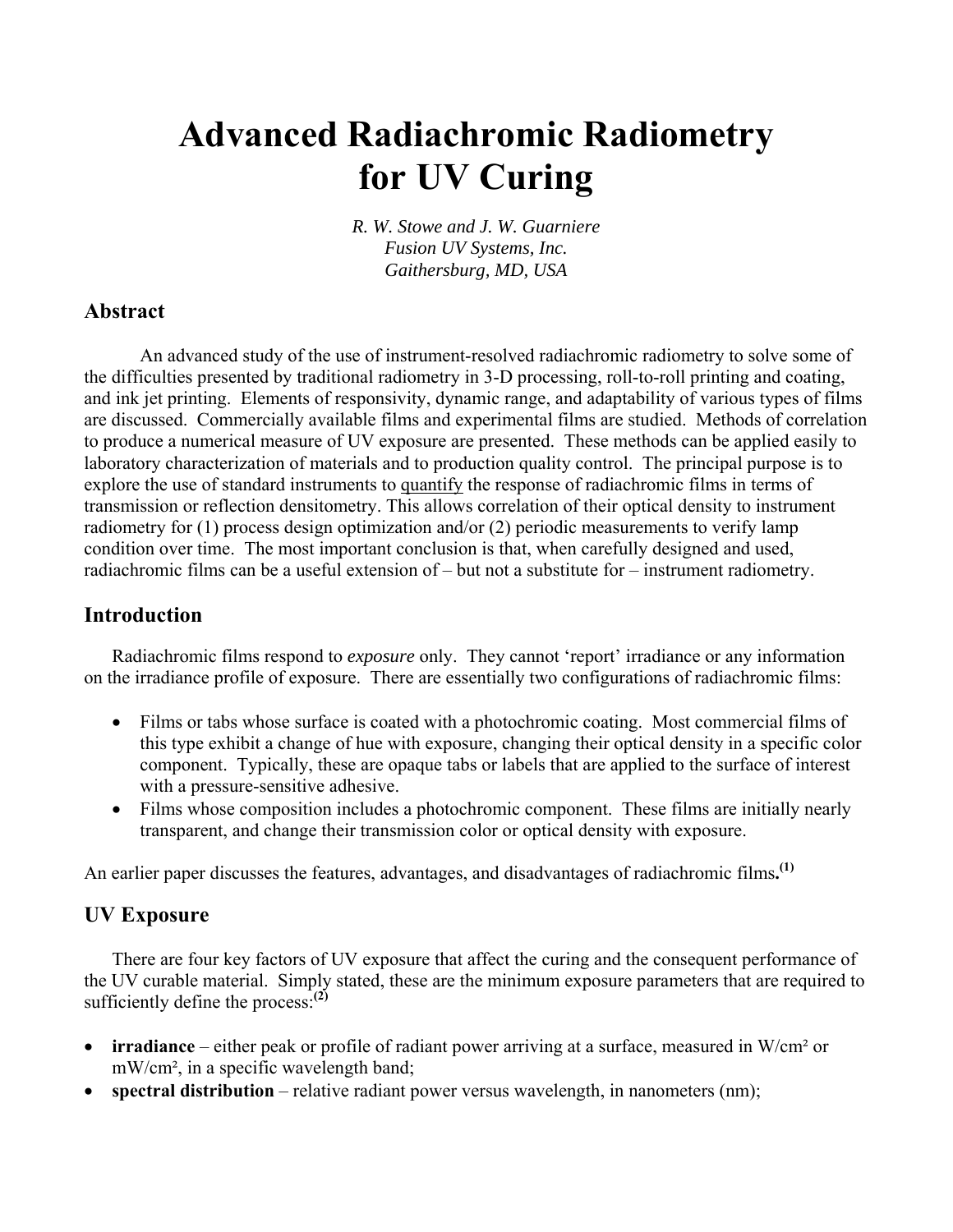- **time** (or 'speed') *exposure* is the time-integral of irradiance, measured in J/cm² or mJ/cm² in a specific wavelength band, and
- **infrared** (IR) or heat usually observed by the temperature rise of the substrate, <sup>o</sup>F or C. (A noncontacting optical thermometer is recommended for surface temperature measurement).

# **Steps in the Design Process**

All UV processes should go through a logical sequence of development and specification. 3D processes add to the complexity of configuration, but the essential steps are the same.

1. The coating, ink, or paint must be characterized in its response to UV exposure variables – irradiance, profile, wavelength, and temperature.**(3)** The determination of the maximum *and* minimum exposure required by the coating is accomplished with flat, linear processing – in the lab, where these variables can be altered independently. Radiometry is used to *quantify* these conditions and generate specifications required for a photo-curable material to develop its ideal properties on the substrate involved. In addition to film weight, the laboratory exposure conditions must be within the same range achievable by a production system. This facilitates the specification and duplication of the UV exposure conditions that produce the desired curing result, and is also important in the event that problem-solving communication between R&D, production, QC, or suppliers is necessary.

2. The mechanics of the line are identified – degrees of motion, surface velocities, part size and shape, fixturing, lamp organization, total power, etc. – and lamps are positioned for maximum effectiveness.

3. Radiometry is used to *verify* the process design. Dry parts are instrumented with radiometers (or dosimeters) to verify that the *exposure* is within specified limits on all surfaces. The spectral radiance (wavelength distribution) must be the same as used in the development phase (step 1).

4. Finally, radiometry is used to monitor the *consistency* of the process exposure over time. When the lamp type, including its spectral distribution, and optical arrangement (distance, focus, etc.) are identified, and are not variable, it may be sufficient to verify the exposure.

In steps 3 and 4 it may be difficult or impossible to use the same instruments used in the lab in step 1. This raises the issue of correlation of different radiometric instruments or methods.

Several instruments are available for making irradiance and exposure measurements, and many of these instruments will provide the two in spectrally divided and defined ranges, for example, UVC, UVB, UVA, and UVV over the entire UV region. $^{(4)}$  These instruments are essential to material and process development, the optimization of the four key variables, and the determination of the "process window"

## **Reasons for Using Radiachromic Films**

Physically, filter-detector radiometers can present difficulties in production design verification for several reasons: (1) not enough instruments to effectively collect multi-point data for complex surfaces, (2) rollers and nips of printing and coating machines make instrument



**Figure 1.** Radiachromic Sensors on Complex Part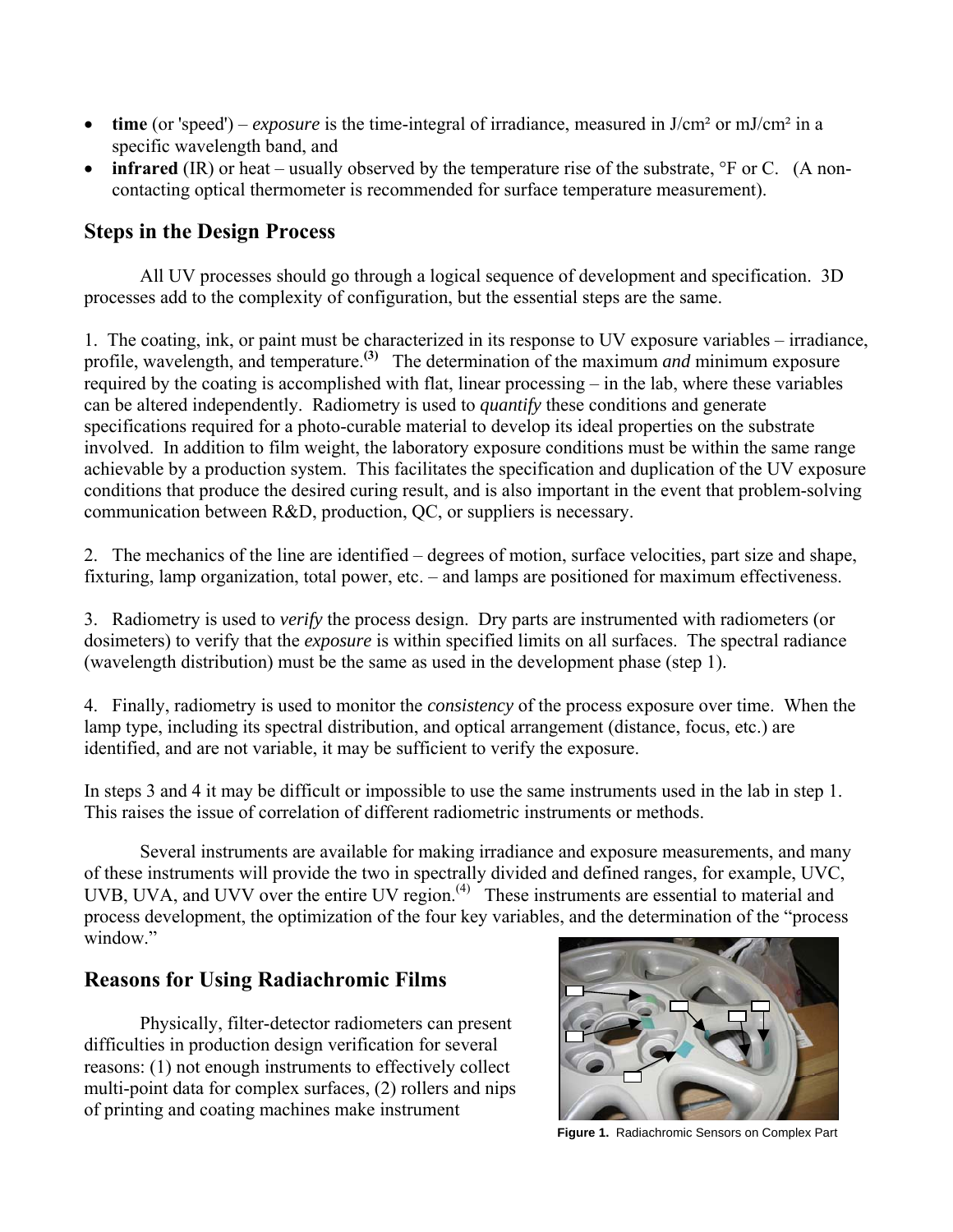measurements impossible, or (3) parts are simply too small to practically locate instruments. For large 3D parts, on the other hand, there are multi-point filter-detector radiometers that can handle up to 32 locations simultaneously. $(5)$ 

There is a significant and growing list of applications and line configurations in which radiachromic films can be extremely valuable. Examples include cell phone and game box covers, automotive lighting, wheel and interior components, accessory items, rotational and non-rotational paint lines, cup and tube printing and coating, and container decorating, to name only a small fraction of the potential.

#### **Cautions with Radiachromic Films**

A number of commercial radiachromic films (discussed in the earlier paper) are designed for visual comparison with a color reference chart. These prove to be imprecise, owing to (1) subjective factors, (2) the absence of correlation with radiometry, and (3) their spectral responsivity is unknown. Some of these commercial films can be very expensive, partially defeating their purpose and benefit. Most films with a pressure-sensitive adhesive are not designed for a wide variety of substrates, such as wood, glass, plastic or metal. Finally, many of these will fade or deepen with time, making archiving for later comparison difficult.

# **Radiachromic Films and Densitometry ― Eliminating Subjective Errors**

A number of commercial films were considered for this study, but three films were selected for their dynamic range, stability, and cost. One is an opaque (reflective) film manufactured by Spectra Group Limited, Inc.<sup>(5)</sup> (for which we will use the abbreviation "SGL"); one is a UV-Tec radiachromic strip, and the transparent film is manufactured by Far West Technology, Inc.<sup>(6)</sup> (for which we will use the abbreviation "FWT"). The instruments used to read these films are an Ihara model R710 color reflection densitometer,<sup>(7)</sup> an Ihara model T500 black & white transmission densitometer,<sup>(7)</sup> and an FWT model FWT-91R Radiachromic Reader.

The SGL films are initially yellow, turning shades of green as they are exposed — because the color change is in the blue, the cyan band of the Ihara R710 was used to read the film. The UV-Tec film was read with all the color ranges of the Ihara R710 to determine the best choice. The FWT film changes its density in the blue range as it is exposed ― the blue is relatively narrow, with a peak at 605 nm, so to avoid color mismatch, the wider band B&W Ihara T500 was used to read the FWT-60 film.

Reflection and transmission optical density are similar, but have slightly different definitions and expressions. Both represent the  $log_{10}$  of a ratio, so can be useful for comparisons of film types.

*Reflection* "Optical Density," is based on reflection:  $D = log_{10}$  $\frac{100}{R}$  and *R* (% Reflection) = 100 x  $\frac{1}{10^{D}}$ *Transmission* "Optical Density" is based on transmission: OD =  $log_{10} \frac{I_0}{I}$ 

where  $I_0$  is the incident beam, and  $I$  is the transmitted beam.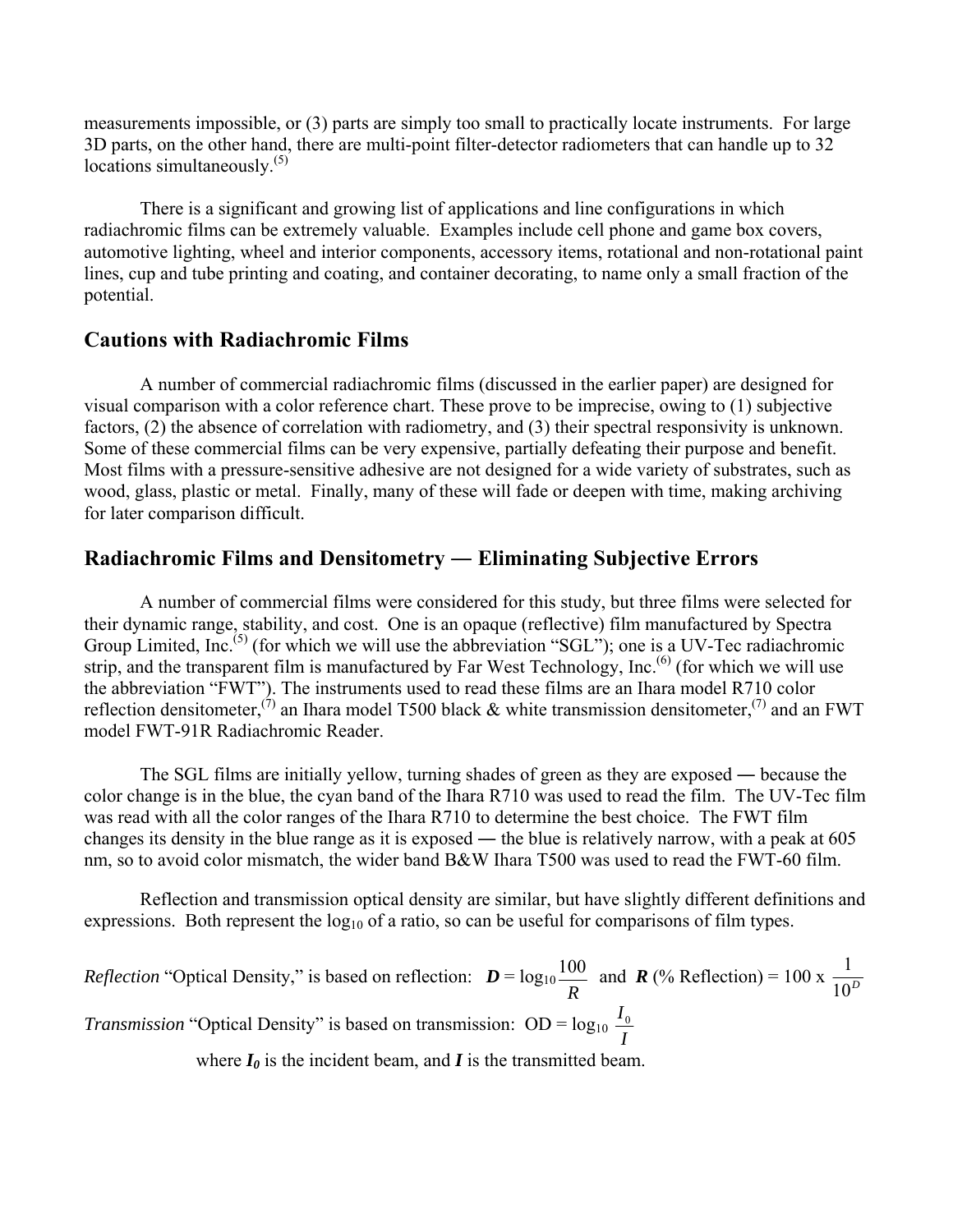#### **Base Correlation – The Objective**

The fundamental correlation of exposure to Optical Density must be carried out with the same lamp or type of lamp as will be measured with the film. The correlation is the "calibrating" step, to create a chart or graph that can be interpreted in exposure units. It requires a relatively simple set of "ladders" to correlate OD with spectral exposure. If the source is complex, or consists of bulbs with additives, or the exposure consists of different types of bulbs, this same combination is used for each correlation. *The correlation is specific to the spectral exposure.* 



Figure 2 SGL Film<sup>(5)</sup> Exposure vs OD for "H" Bulb

In the example in Figure 2, the correlating radiometer was an EIT PowerPuck<sup>®</sup> or PowerMap<sup>®</sup>. and in the "UVA" range (referred to as "UVA<sub>EIT</sub>"). Thus, by reading the corrected OD of the film, a value of the UVA<sub>EIT</sub> exposure can be imputed, so long as the exposure is from the same type of "H" bulb and reflector. Because optical density is essentially a log function, the chart is effectively a log-log graph.

"Corrected" OD is simply the difference between the OD of the exposed film and its unexposed value. This applies to both types of films and either transmission or reflection OD measurements. This is also referred to as "relative" O.D.

# **Linearity and Dynamic Range ― The "Quick Check"**

As Exposure is inversely proportional to speed, a quick check of film "linearity' (without correlation to a radiometer) can be plotted on a log scale, as in Figure 3. "Ideal" linearity is a straight line.



**Figure 4** A non-linear Film



**Figure 3.** "Linearity" Plotted for SGL Film and FWT Film, "H" Bulb Exposure

Some films (not included here) do not have suitable linearity or dynamic range. Figure 4 shows a commercial film that begins to bleach out at higher exposure. This can be revealed by the initial "quick check" and a simple exposure ladder.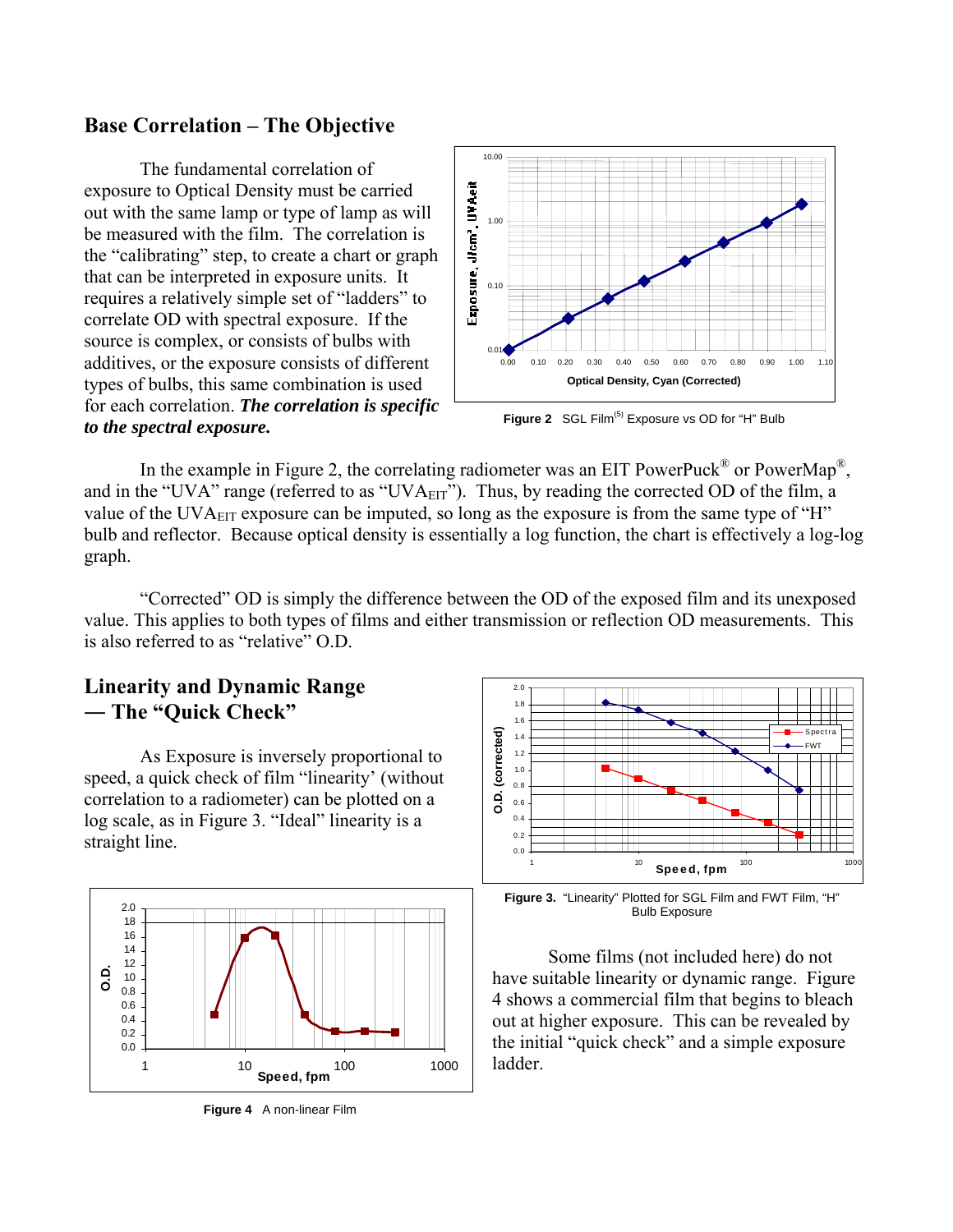#### **The Correlation Curves**



The correlation curves of the two films of Figure 3, exposed by three types of lamp, are shown in Figures 5 and 6.

Owing to the fact that the "D" bulb (an iron halide additive type) has significantly higher output in the UVA range, much higher exposure is recorded by the films when correlated with the UVA range of the radiometer. It is not obvious why the several curves do not track (or parallel) each other. In addition to some non-linearity in the films, non-linearity in the radiometer itself may contribute. This also suggests that differences in spectral responsivity of the films will contribute to these differences under different lamps. Nevertheless, these are the correlation curves for each of these exposures. *These curves also successfully demonstrate why a single color chart or single correlation is not appropriate for comparison of lamps.* 

## **Example: A Sensitive Film**

An example of a commercial film that has excellent response, but over a narrower dynamic range is UVTec Control Strips.(8) These are available in two ranges, 10-200 mJ/cm² and 200-600 mJ/cm². The higher range strips were used to demonstrate the application of the proposed correlation method with an "H" bulb and the UVA $_{\text{EIT}}$  exposure range. The "quick check" of range and linearity in Figure 7 reveals that resolution is possible in the cyan, magenta, or black ranges of the reflection color densitometer, and that the film has approximately one decade of dynamic range. The "flat" curve of the yellow hue shows that the yellow content of the reflection does not change, so would not be a good indicator. Figure 8 shows the corresponding correlation curves. Any of the three filter choices could be used, but the best resolution is obtained with the magenta scale.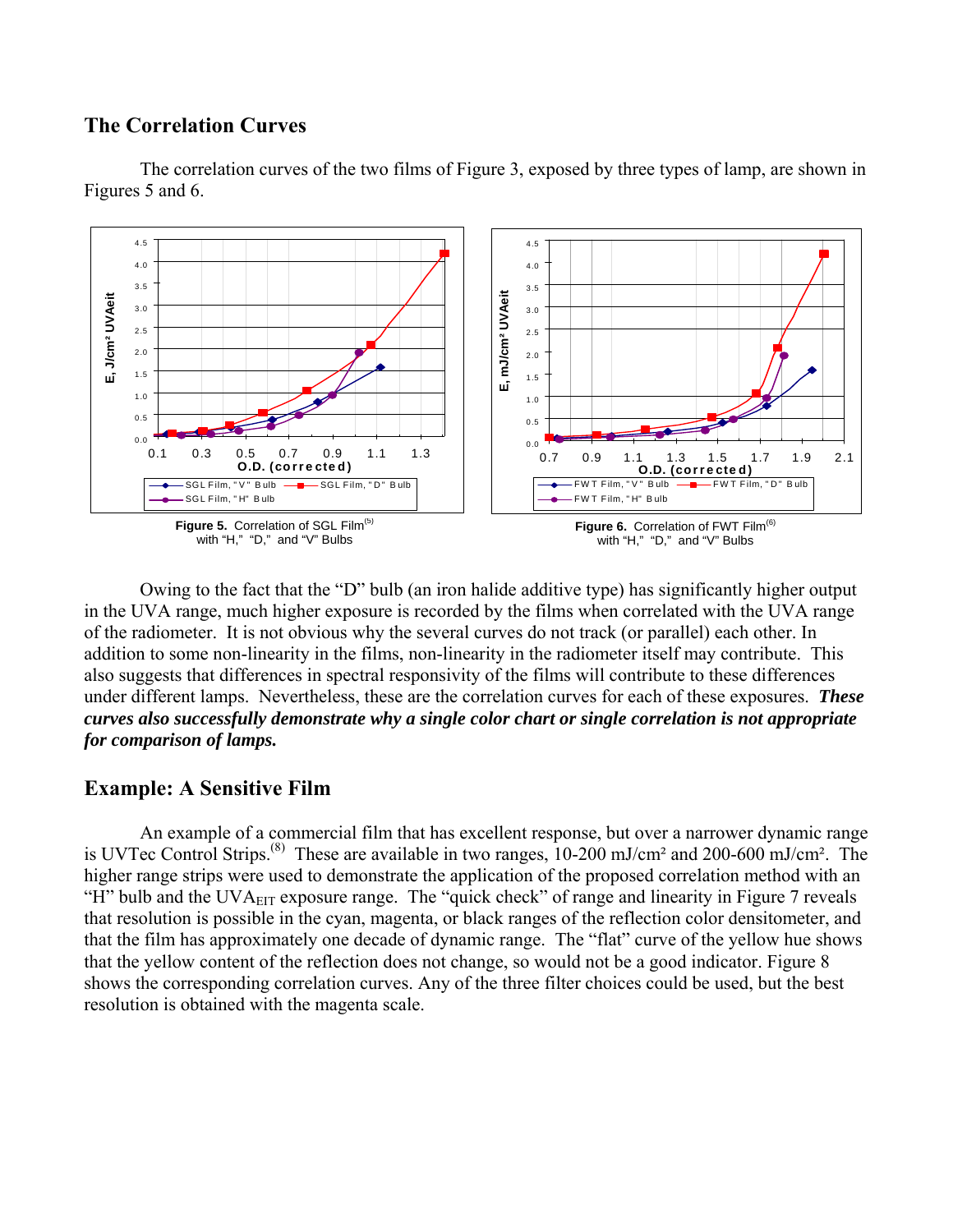

**Figure 7.** "Quick Check" of Linearity and Dynamic Range, UVTec Film

**Figure 8.** Correlation with Exposure, UVTec Film

# **Spectral Responsivity**

Spectral responsivity is the relative response to different wavelengths. The procedure used was to expose films to precisely the same exposure, but with a succession of cutoff filters<sup>(8)</sup> in front of the films. This allows the calculation of the incremental response versus the incremental stimulus. An "H" (mercury) bulb was chosen, even though it has a complex spectral distribution, it has a reasonably broad emission over the 200-450 nm region.

Two sequential cutoff filters allow analysis that would be similar to "pass band" filters. An illustration of a filter pair is shown in Figure 9. The filter sets are shown in Figure 10, overlaid on the spectral emission of an "H" bulb.

By integrating the spectral emission of the "H" bulb in 10-nm bands, each centered on the data points of the transmission curves, a calculation table can be created of the energy **Figure 9.** Differential Between Cutoff Filters





**Figure 10**. Transmission Differentials of Selected Cutoff Filters and Spectral Output of "H" Bulb.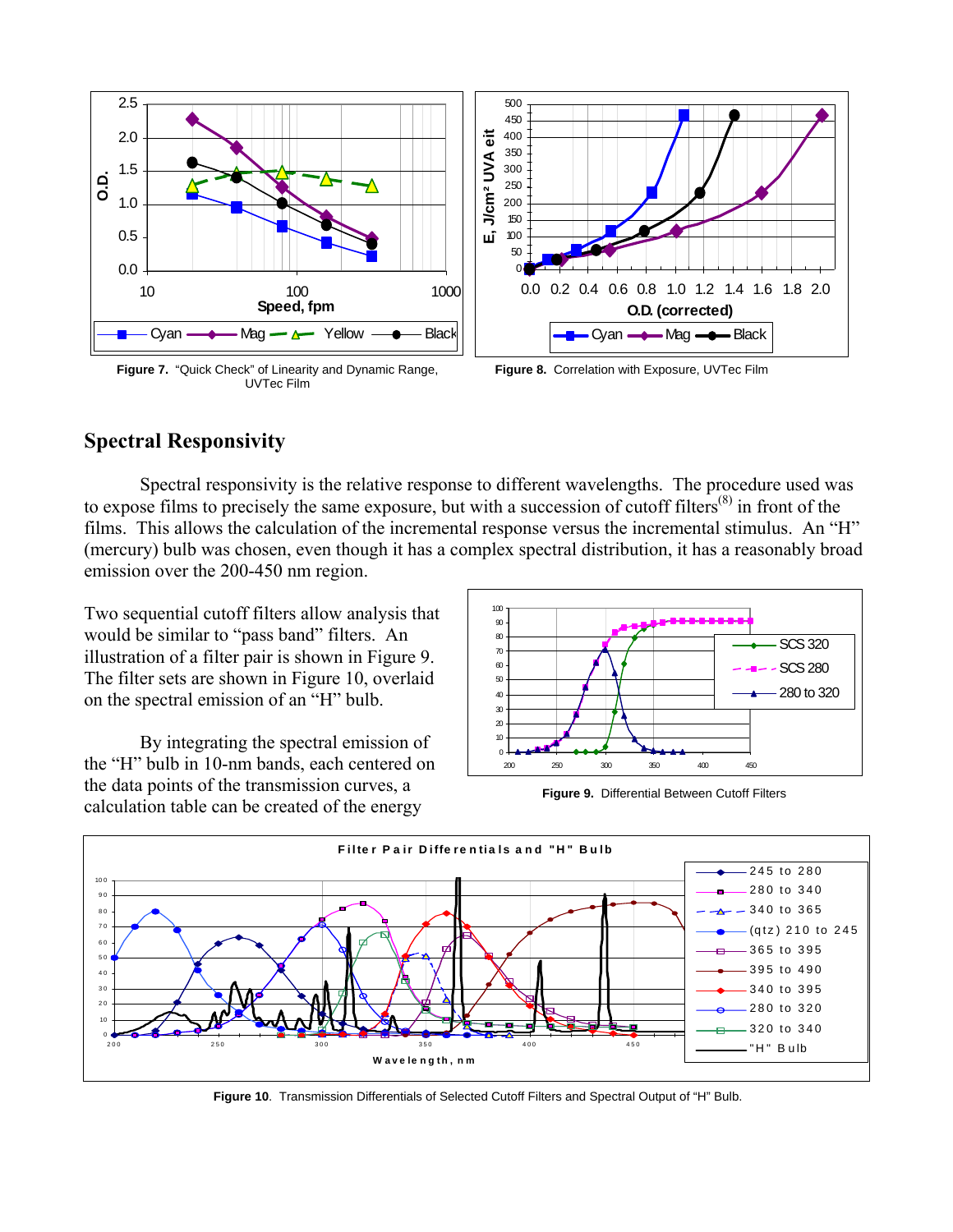delivered and filtered in each 10-nm band. The antilog of the incremental O.D. can be plotted against the incremental energy of filter pairs, and plotted at the wavelength where the filter pairs are centered. The object is to determine

 $\Delta$  antilog<sub>10</sub> O<sub>Δλ</sub> /  $\Delta$ E<sub>Δλ</sub>

which is Incremental increase in Optical Response (reflection or transmission in linear region),  $\Delta O$ , when exposed to an increment of Energy,  $\Delta E$ , in a specific wavelength band,  $\Delta\lambda$ . This will yield the relative spectral responsivity of the film, shown in Figure 11.

It becomes apparent from Figure 11 that these particular films are responding in the "UVB" range. However, so long as they are consistent, and there is no change or difference in the bulb emission spectrum, it should be possible to correlate the film with any



**Figure 11**. Relative Spectral Responsivity of Two Films

selected band of a filter-detector radiometer, as in Figures 5 and 6. This, of course, assumes that the spectral distribution of the lamp is reasonably stable, and the ratio of energy in the radiachromic response band is constant with respect to the radiometer band of interest for correlation.

#### **Observations and Conclusion**

Several radiachromic films have been demonstrated to have a wide dynamic exposure range, good linearity, and nearly perfect cosine response, are economical, and can be read with comparatively inexpensive instruments. Effective use of these films is enhanced through resolving their optical density change with an appropriate color densitometer. The selection of a densitometer depends on the color change or opacity change of the film. Reflection color densitometers are usually limited to yellow, magenta, cyan, and black, and the selected range is the one that best approximates the change of color – not the original, or base color of the film. For a reflective color-change film such as the Spectra Group film, the color change (from yellow through green) is blue, making cyan the range choice. The Far West film exhibits a comparatively narrow hue, changing primarily its shade of blue, as its transmission is reduced. To avoid "spectral mismatch," the broader black & white range was selected because it covers a range of hues.

 The dynamic range and linearity of a radiachromic film is easily determined. With a logical selection of densitometer type and range, correlation of film OD to exposure, measured with a radiometer-of-choice can be achieved with simultaneous exposure. A graphical correlation allows exposure (mJ/cm²) to be read directly from the graph. Consequently, radiachromic films, resolved with an appropriate densitometer, can be an effective extension of ― but not a substitute for ― instrument radiometry in the UV range.

**----------------------------------------------------------------------------------------------------------------------------------------**